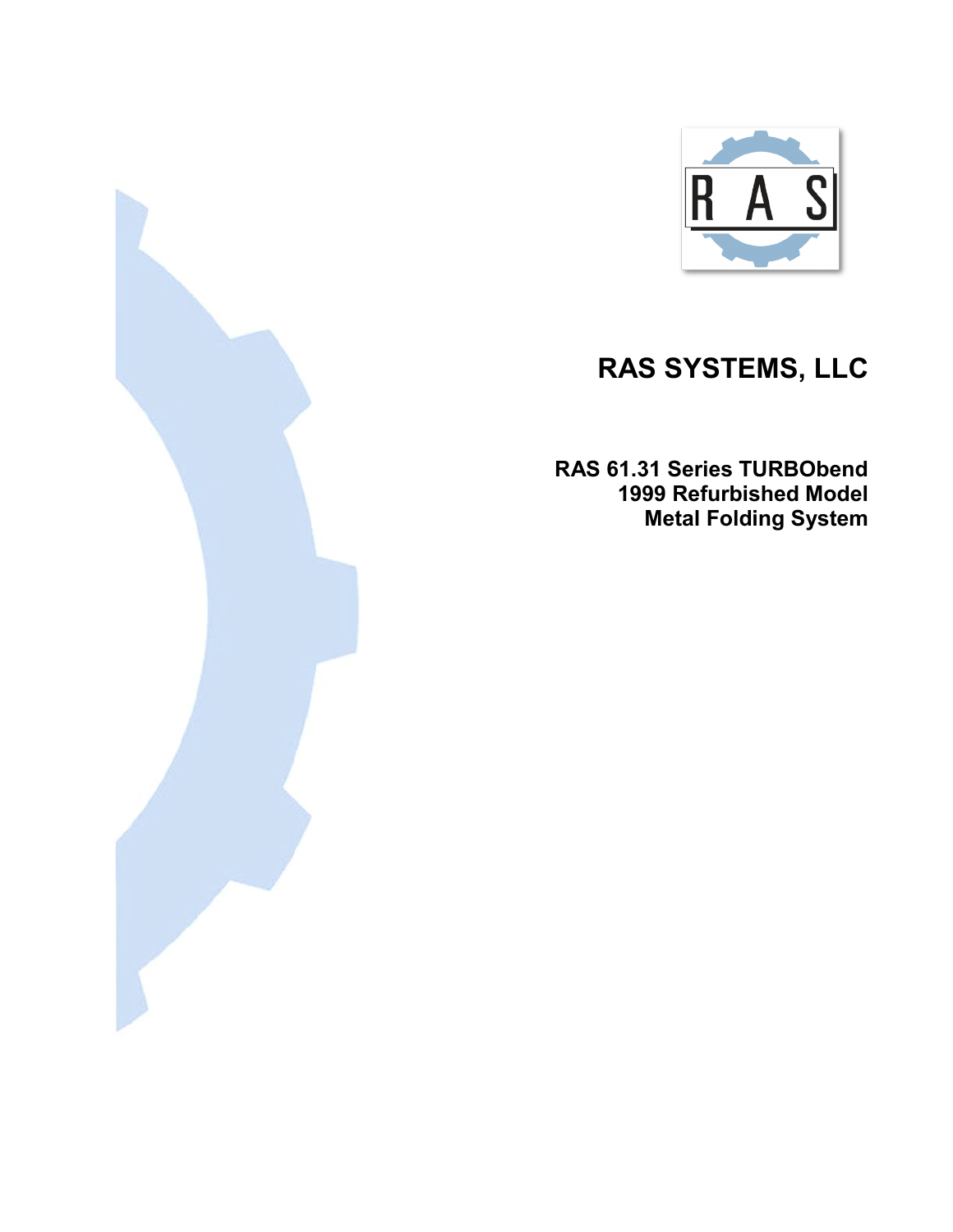## **RAS 61.31 TURBObend Metal Folding Machine**



**RAS TURBOBEND** Metal Folding System with **Varibend 4000** Icon-Based CNC **Control** including:

- 30° Sharp Blade
- .75" (19 mm) Folding Blade
- .39" (10 mm) Folding Blade
- Backgauge and Integrated Sheet Support System .31" -39.4"

## **Varibend 4000** Icon-Based CNC Control

The operator selects one of the 24 icons (part shapes) out of the icon library. The control asks for the variables (flange dimensions and angles) for this program. Up to 8 variables can be used in one program. All variables can be named.

After the input is finished, the CNC generates the program for this part including angle, backstop dimension and upper beam stroke. The program also calculates the stretch out dimension needed for shearing.

Other programmable data and functions:

- angle, backstop dimension, downstroke, upstroke, folding beam adjustment, 8 help functions
- program information: name, number, material, thickness, blank dimension, date, status, parts.
- 20 pre-programmed operator "prompt" messages
- parts counter
- operating parameters, i.e., folding beam speed
- angle correction individual and global